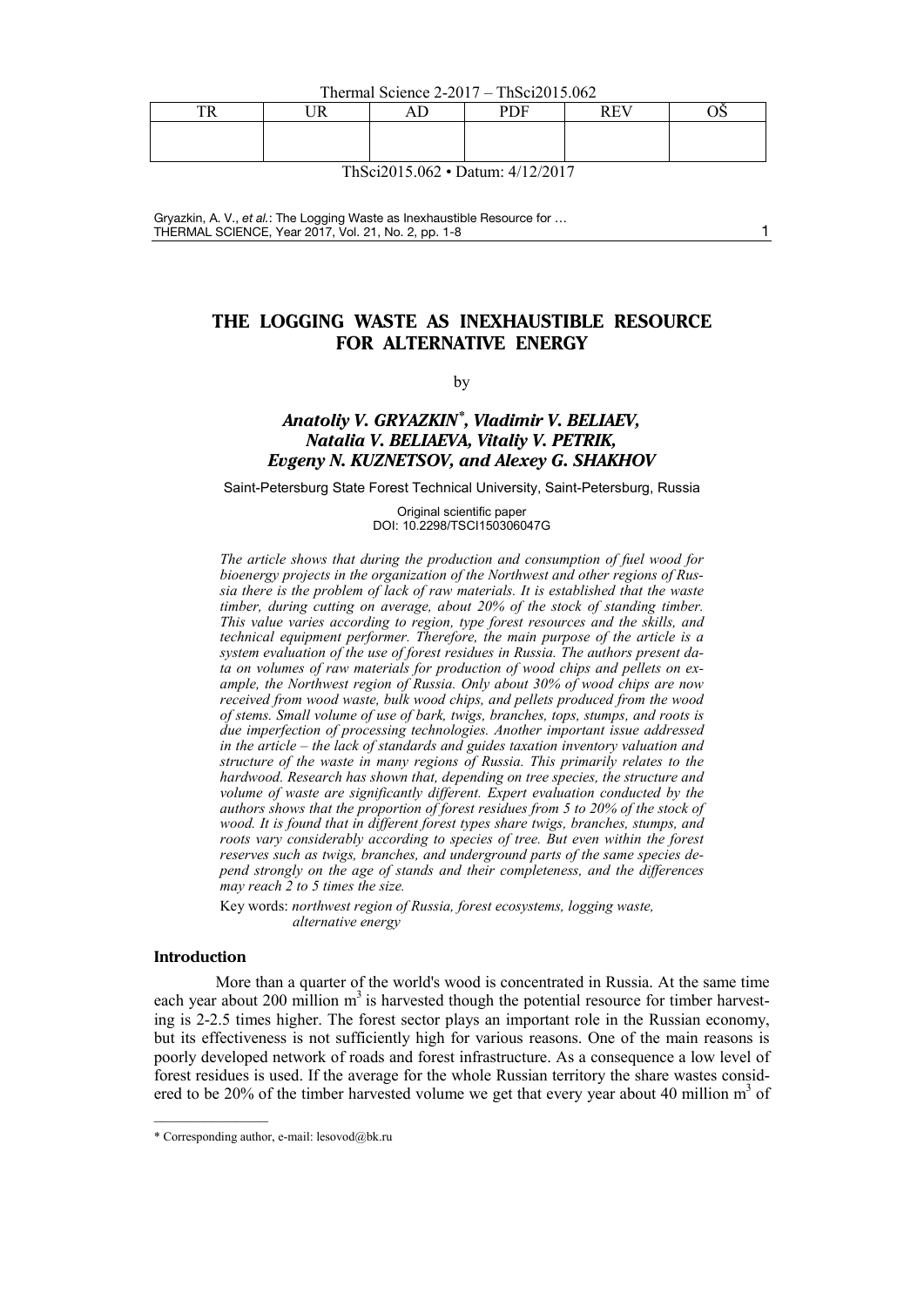wood in the form of stem base, tops, twigs remain not used [1]. Taking into account all types of waste generated on the cutting area their total amount can reach  $45-60 \text{ m}^3/\text{ha}$  in terms of total clearing area (about 1.5 million hectares) will be at least 75 million  $m^3$ .

More than half of the forest resources are on the European part of Russia and about 30% of the wood is in the North-West Federal District. In terms of production of wood products this region occupies a leading position in Russia by volume of wood production. Northwest Russia is a major exporter of forest products to world market [2].

A lot of wood waste is produced due to the placement of logging and wood working capacities and lack of lumber-track development and forest infrastructure in general. Half of the harvested timber is realized as sawmill and veneer logs, but much of the hardwood is not used, because in North-West part of Russia we have not got so much hardwood forests and at the best case it is utilize as firewood.

Forests of Russia did not vary significantly by the composition of tree species. The dominant species is a larch (more than 38% of the forested area). About 70% of the forest area is occupied by *Coniferous species*. On the territory of the Leningrad Region also is dominated by conifers (pine and spruce). The structure of the forests of the Leningrad Region shows the high quality of forest resources: the proportion of pine 36.0%, spruce 33.5%, birch 22.1%, aspen and others 8.4% [3].

The predominance of *Coniferous species* continued in the Karelian Isthmus and the eastern part of the Leningrad Region. However, in the whole region the wood resources and the area occupied by *Deciduous species* (birch, aspen and alder) are markedly increased.

The forest area of Leningrad Region occupies about 5.8 million hectares. The annual prescribed cut is 12.3 million  $m<sup>3</sup>$  [4]. In recent year prescribed cut on the average on North-West region is used by about 43% and in the Leningrad Region by 50%. This volume of harvesting residuals content energy comparable with energy from other alternative sources – wind, hydro, and solar [5, 6].

## **Methodology of the research**

In this paper calculations based on materials obtained in the field at the model areas, stationary objects with a long term observations (from 1929) and in numerous plots which laid down in the Leningrad Region and the neighboring Russian subjects.

In determining the total amount of wood waste from logging, we take into account the total volume of timber harvested on certain forest areas, regions, and subjects of the Russian Federation. Potential reserves are estimated based on the value of the annual prescribed cut, *i. e.* the value that can be taken annually from forest ecosystems without damage to their condition and future growth. The actual amount of logging residues were determined on the basis of field studies taking into account the actual use of the annual prescribed cut of coniferous and deciduous species.

Logging residues includes tree tops, branches and twigs, bark, (the thickest part of the stem close to root), and stumps. The volume of these units was determined by the special tables with which and establishes the proportion of waste in the total volume of wood [7]. Direct measurement of exposed waste in the form of low-quality wood (diameter and length of the stems left on the cutting area).

The measuring of logging residues in the field work was carried out by the plots in accordance with OST 56-89-83, an industry standard, which shows quality of the product) and Guidance on the challenge of cutting areas [8]. Detailed surveys with the distribution of forest residues on tree species, size and category of fractions, were carried out on the routing course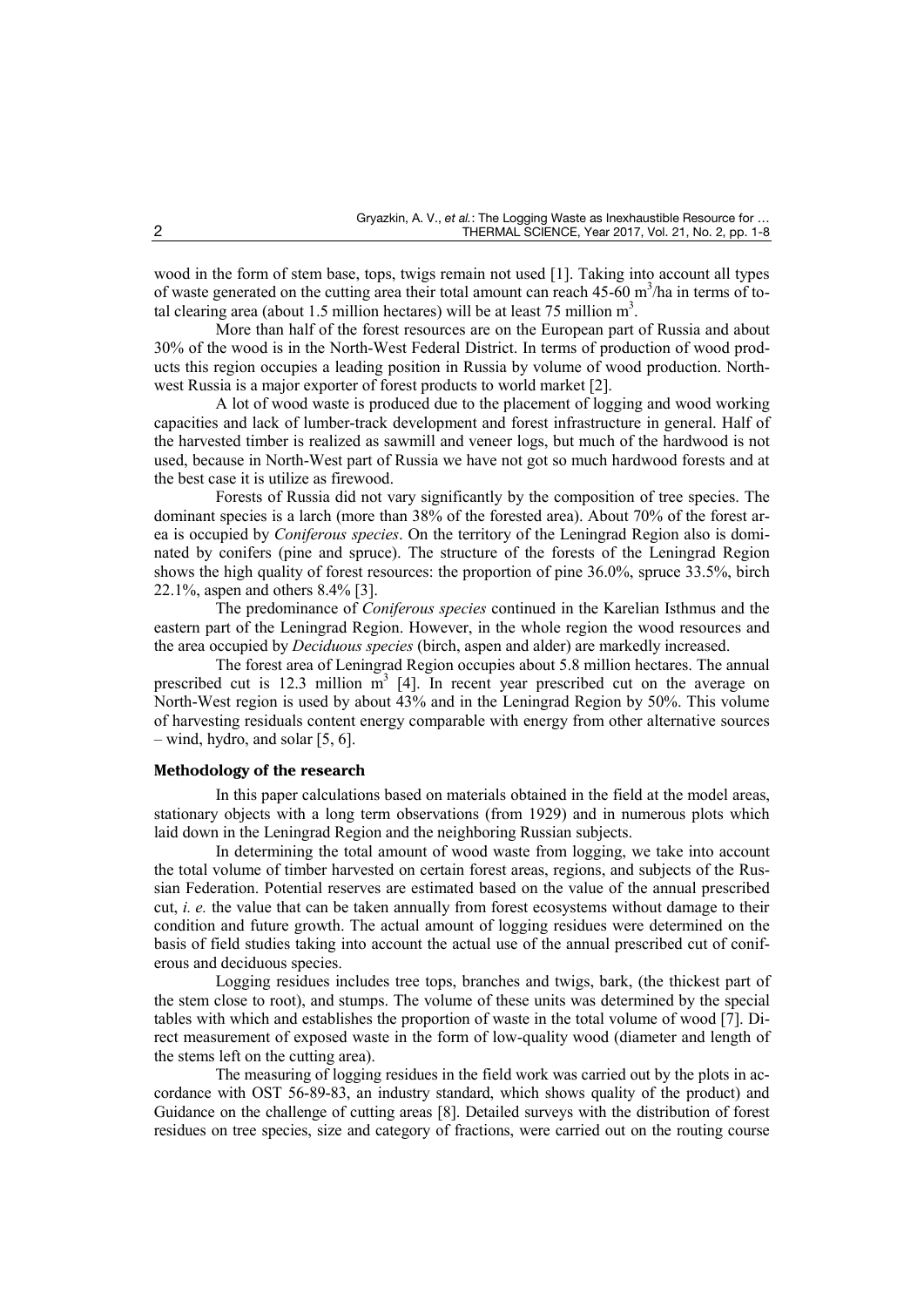[3, 9, 10]. To convert the stacked cubic meters in thick we used special coefficients established for improvement cuttings in young stands [7]. All initial data are obtained in the field directly.

In the calculations the taxation uniform standards for stock assessment and the structure of waste on individual subjects of the Russian Federation were used. For conditions of the Leningrad Region [7, 11, 12] the stock of waste for such hardwoods as alder and willow was determined from the tables accepted for aspen due to lack of a specific table.

Data on the fractional structure of phytomass mature stands, content of chemical elements and calorie content (specific heat of combustion) of various fractions of wood waste were used from various sources: reference books and publications [4, 7, 8, 13].

## **Results of the research**

On average, logging residues are about 16-24% of the stock of growing forest. On every cutting area the structure of logging residues is about identical. Differences exist only in the ratio of individual fractions (tabs. 1 and 2).

| The composition                |                                           |                                              | Fractions of forest residues                    |                                      |                                    | The share of the                   |
|--------------------------------|-------------------------------------------|----------------------------------------------|-------------------------------------------------|--------------------------------------|------------------------------------|------------------------------------|
| of the stand before<br>cutting | <b>Stems</b><br>$\lceil m^3ha^{-1}\rceil$ | <b>Branches</b><br>$\lceil m^3ha^{-1}\rceil$ | Tops<br>$\left[\text{m}^3\text{ha}^{-1}\right]$ | Sawdust<br>$\lceil m^3ha^{-1}\rceil$ | Total<br>$\lceil m^3ha^{-1}\rceil$ | volume of harvested<br>wood $[\%]$ |
|                                |                                           |                                              | Pine forest                                     |                                      |                                    |                                    |
| 9P1B                           | 4.8                                       | 5.7                                          | 2.9                                             | 3.1                                  | 16.5                               | 10.7                               |
| 7P2S1B                         | 4.2                                       | 8.3                                          | 3.4                                             | 3.7                                  | 19.6                               | 12.1                               |
| 5P2S2B1A                       | 4.9                                       | 8.9                                          | 4.2                                             | 4.0                                  | 22.0                               | 15.4                               |
|                                | Spruce forest                             |                                              |                                                 |                                      |                                    |                                    |
| 9S1B                           | 3.4                                       | 11.7                                         | 6.8                                             | 5.2                                  | 27.1                               | 21.8                               |
| 7S2B1A                         | 4.7                                       | 12.6                                         | 7.2                                             | 6.0                                  | 30.5                               | 22.6                               |
| 5S2B1P1As1Al                   | 5.1                                       | 11.3                                         | 6.6                                             | 4.8                                  | 27.8                               | 20.5                               |
|                                | Hardwood-conifer forest                   |                                              |                                                 |                                      |                                    |                                    |
| 9B1S                           | 5.8                                       | 4.7                                          | 3.3                                             | 3.0                                  | 16.8                               | 15.9                               |
| 7B2S1P                         | 5.0                                       | 9.1                                          | 4.1                                             | 4.5                                  | 19.6                               | 18.0                               |
| 5B2S2As1P                      | 5.9                                       | 9.7                                          | 5.2                                             | 4.7                                  | 25.5                               | 21.0                               |
| 7As1S1B1W                      | 8.8                                       | 11.3                                         | 5.4                                             | 6.2                                  | 31.7                               | 23.7                               |
| 5As2S2B1P                      | 8.9                                       | 10.9                                         | 4.9                                             | 6.0                                  | 30.7                               | 22.1                               |

**Table 1. The structure of forest residues and their volume after clear-cutting (field work data)**

As one can see, the volume of logging residues on the experimental plots differs significantly. This value varies depending on many factors:

- silvicultural zones,
- characteristics of the forest fund,
- type and composition of the forest stand,
- the cutting area and harvesting season,
- method of cutting and the technology, and
- qualifications of executive and the unutilized technique.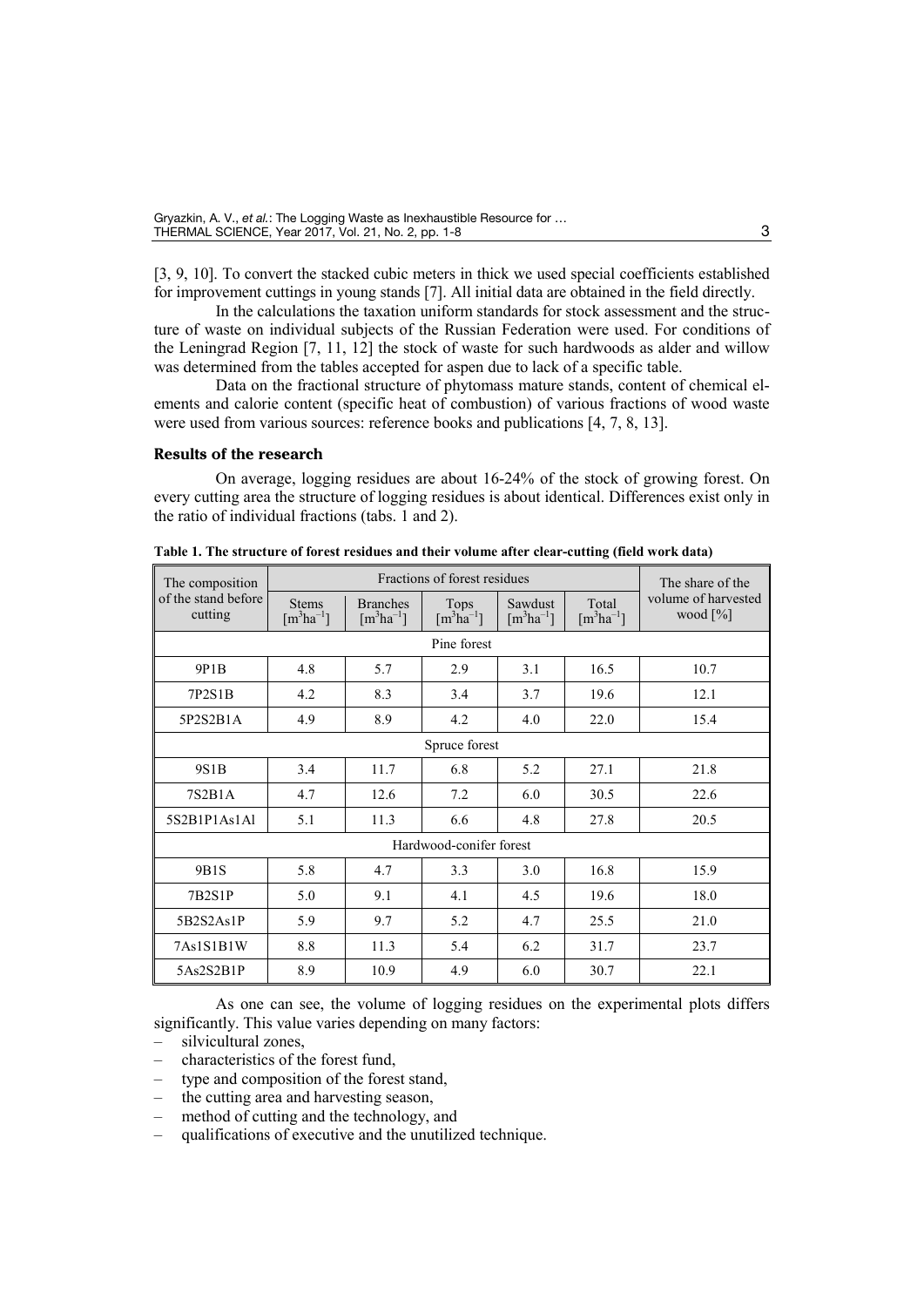| The composition                |                                           |                                              | Fractions of forest residues        |                                                        |                                    | The share<br>of the volume of<br>harvested wood<br>$\lceil\% \rceil$ |
|--------------------------------|-------------------------------------------|----------------------------------------------|-------------------------------------|--------------------------------------------------------|------------------------------------|----------------------------------------------------------------------|
| of the stand before<br>cutting | <b>Stems</b><br>$\lceil m^3ha^{-1}\rceil$ | <b>Branches</b><br>$\lceil m^3ha^{-1}\rceil$ | Crowns<br>$\lceil m^3ha^{-1}\rceil$ | <b>Tops</b><br>$\left[\text{m}^3\text{ha}^{-1}\right]$ | Total<br>$\lceil m^3ha^{-1}\rceil$ |                                                                      |
|                                |                                           |                                              | Pine forest                         |                                                        |                                    |                                                                      |
| 9P1B                           | 3.2                                       | 3.0                                          | 2.0                                 | 2.1                                                    | 10.3                               | 12.3                                                                 |
| 7P2S1B                         | 3.0                                       | 5.1                                          | 3.1                                 | 3.2                                                    | 14.4                               | 11.9                                                                 |
| 5P2S2B1As                      | 4.1                                       | 5.3                                          | 2.7                                 | 2.8                                                    | 13.9                               | 14.2                                                                 |
|                                | Spruce forest                             |                                              |                                     |                                                        |                                    |                                                                      |
| 9S1B                           | 2.2                                       | 8.7                                          | 4.4                                 | 3.5                                                    | 18.8                               | 21.0                                                                 |
| 7S2B1As                        | 3.0                                       | 8.9                                          | 5.1                                 | 3.8                                                    | 20.8                               | 21.6                                                                 |
| 4S2B2P1Al1W                    | 3.6                                       | 7.3                                          | 4.2                                 | 3.0                                                    | 18.1                               | 19.8                                                                 |
| Hardwood-conifer forest        |                                           |                                              |                                     |                                                        |                                    |                                                                      |
| 7B2S1P                         | 2.3                                       | 6.0                                          | 2.7                                 | 2.8                                                    | 13.8                               | 18.7                                                                 |
| 5B2S2As1P                      | 3.1                                       | 6.2                                          | 3.5                                 | 2.9                                                    | 15.7                               | 20.3                                                                 |
| 5As3S2B                        | 5.7                                       | 7.9                                          | 2.8                                 | 3.3                                                    | 19.7                               | 23.1                                                                 |

**Table 2. The structure of forest residues and their volume after a partial cutting (field work data)**

The proportion of forest residues by a partial cutting is more than by a clear cutting (from the total growing stock). It is possible to explain it by the fact that both in the partial cutting sand clear cuttings the area allocated for official territories is about identical in which all trees regardless of their size cut down – loading platform, platforms for fuels and lubricants, forest strip (auxiliary), and main-line runs.

Inventory results show that on the cutting area in form of the waste from 17 to 32  $m<sup>3</sup>$ phytomassis leaved after clear cuttings and on 35-50% less is leaved after partial cutting. Only about 30% from this amount is used for production of wood chips. Currently the great bulk of wood chips and pellets in Russia are produced from stem wood [2]. Small amount of bark, twigs, branches, tops, stumps and roots is due to a significant deconcentrating of this kind of raw and imperfect technology of collection and processing.

The total volume of logging residues is essentially dependent on the type of forest (yield class), tab. 3 [2].

The greatest amount of waste generated after cutting of spruce stands in the *oxsalis* forest type. The smallest amount of waste generated in *vaccinium* type of pine forests. In absolute values the differences reach two times the size. The share of waste from general stock of wood is 14-25.8%.

Our studies have shown that depending on the composition of forest stands and forest type the structure of the waste and volumes are significantly different. It is established that in one forest type the share of twigs and branches depends significantly on the composition of forest stands (dominant species).

The logging residues are formed also during the improvement cuttings. Depending on the type of improvement cutting (standage) the amount of waste is very different, tab. 4.

The twigs, branches, and other fractions reserves within the same type of forest are seen to strongly depend on the age of stands, density and felling intensity. These differences by type of improvement cutting can reach 5 times the size when the intensity of cutting is 20%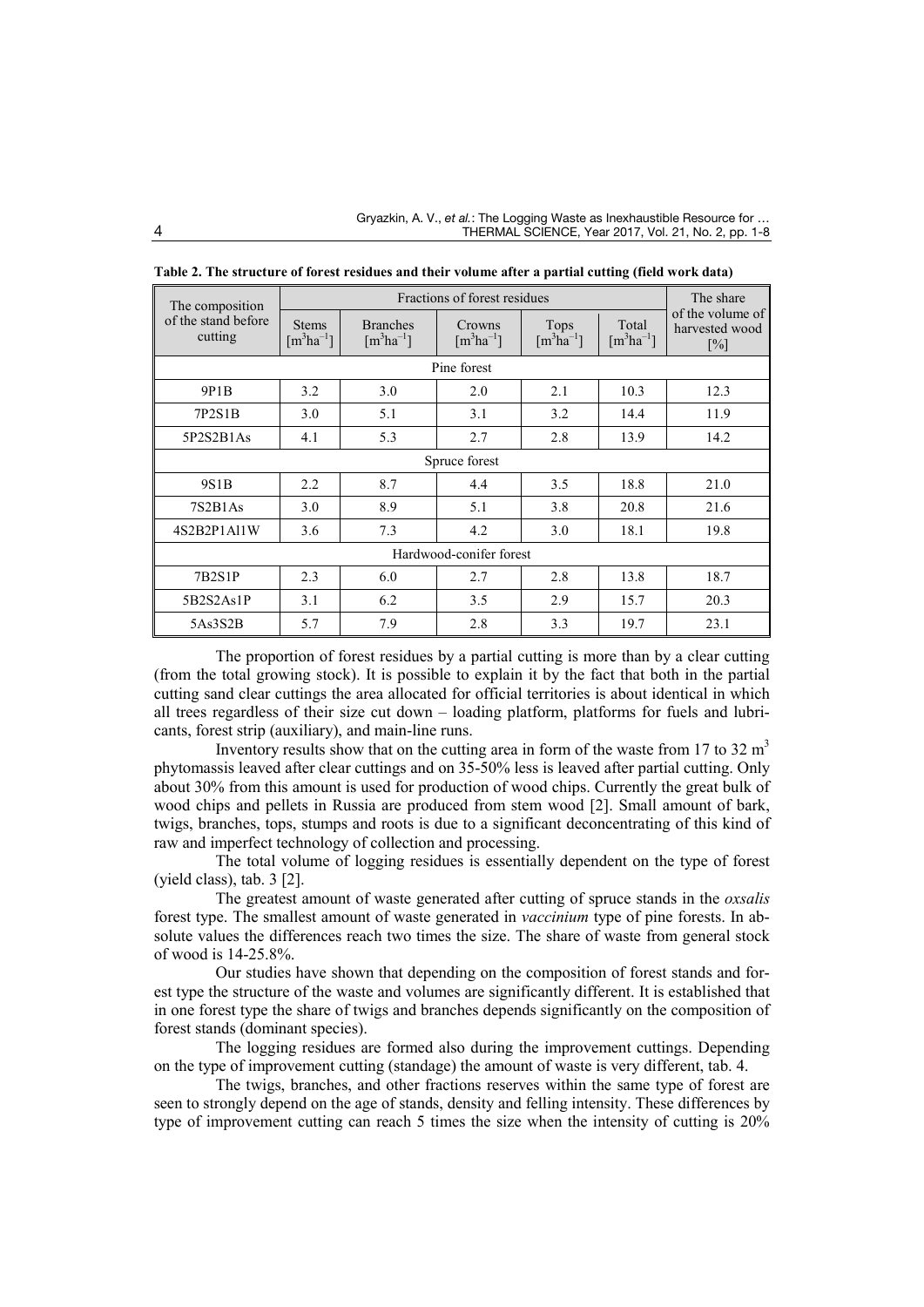| The composition of the                                      | The volume of logging residues depending<br>on the type of forest |                                                      |                                          |                                        | Average amount of                          |
|-------------------------------------------------------------|-------------------------------------------------------------------|------------------------------------------------------|------------------------------------------|----------------------------------------|--------------------------------------------|
| stand before cutting                                        | Oxsalis<br>$\lceil m^3$ ha $^{-1}$ ]                              | Myrtillis<br>$\left[\text{m}^3\text{ha}^{-1}\right]$ | Politrichum<br>$\lceil m^3ha^{-1}\rceil$ | Vaccinium<br>$\lceil m^3ha^{-1}\rceil$ | waste from general<br>growing stock $[\%]$ |
| 9P1B                                                        |                                                                   | 16.8                                                 | 14.7                                     | 16.5                                   | 13.2                                       |
| 7P2S1B                                                      |                                                                   | 19.6                                                 | 16.2                                     | 17.8                                   | 16.9                                       |
| 5P2S2B1As                                                   |                                                                   | 22.0                                                 |                                          |                                        | 17.7                                       |
| 3P3S2B2As                                                   | 29.7                                                              | 24.6                                                 |                                          |                                        | 19.3                                       |
| 9S1B                                                        | 33.9                                                              | 27.1                                                 | 23.2                                     |                                        | 21.8                                       |
| 7S2B1As                                                     | 30.5                                                              | 27.2                                                 |                                          |                                        | 23.1                                       |
| 5S2B1P1As1Al                                                | 29.0                                                              | 28.5                                                 | 24.8                                     |                                        | 20.6                                       |
| Average amount of<br>waste from general<br>growing stock, % | 25.8                                                              | 21.3                                                 | 17.1                                     | 14.0                                   |                                            |

**Table 3. Number of forest residues in the pine and spruce stands depending on the type of forest (field work data)**

With increase of improvement cutting intensity the volume of logging residues increases regularly.

#### **Discussion**

The problem of rational and full utilization of logging residues and wood waste, wood working as a secondary raw material becomes crucial in many countries around the world. This problem is most actual today in Russia.

The total amount of wood waste used in our industry is not more than 9%,

**Table 4. The number of logging residues generated after improvement cuttings in** *myrtillis* **tape of spruce forest m3 per ha (field work data)**

| The type of                   | Cutting intensity [%] |            |            |  |
|-------------------------------|-----------------------|------------|------------|--|
| improvement cutting           | $20^{(a)}$            | $30^{(b)}$ | $40^{(c)}$ |  |
| Cleaning cutting, 10-20 years | 12                    | 1.8        | 2.5        |  |
| Cutting-back, 21-40 years     | 3.7                   | 4.4        | 7.6        |  |
| Transit cutting, 41-60 years  | 7.0                   | 10.5       | 13.1       |  |

(a) closing of leaf canopy, the density of 0.7-0.8, (b) closing of leaf canopy, the density of 0.8-0.9, and (c) closing of leaf canopy, the density of 0.9-1.0.

mostly they are top and other parts of the stems [2]. There are a great number of utilization areas of such materials: energy, construction materials, road construction, furniture, *etc.* In Russia the method of thermal biomass processing in gas-generator with receipt of gaseous fuel tests for a long time. Feedstock for gas-generator can be not only wood waste but also any carbon-containing wastes such as peat, bark, vegetable wastes from agriculture, municipal, and household wastes. The resulting gas has a high caloric content  $(8.5 \text{ m}^3)$  gas generator is equivalent to 1 kg of heating oil) [4, 13].

Pellets production is widespread. Increased pellets production associated also with the Kyoto agreement to comply of environmental regulations. The pellets in Russia are less popular than in Europe but the situation is gradually changing. The increase of pellet production in Russia is connected with the development of wood industry. The rapid energy price increase is second important point.

The one kilogram of wood pellets on caloric is known to replace 0.5 liters of diesel fuel. Pellets have a high calorific value, increase the efficiency of boilers, easily stored, do not ignite spontaneously. Thus pellets emit 50 times less  $CO<sub>2</sub>$  and 20 times less ash than coal. Pel-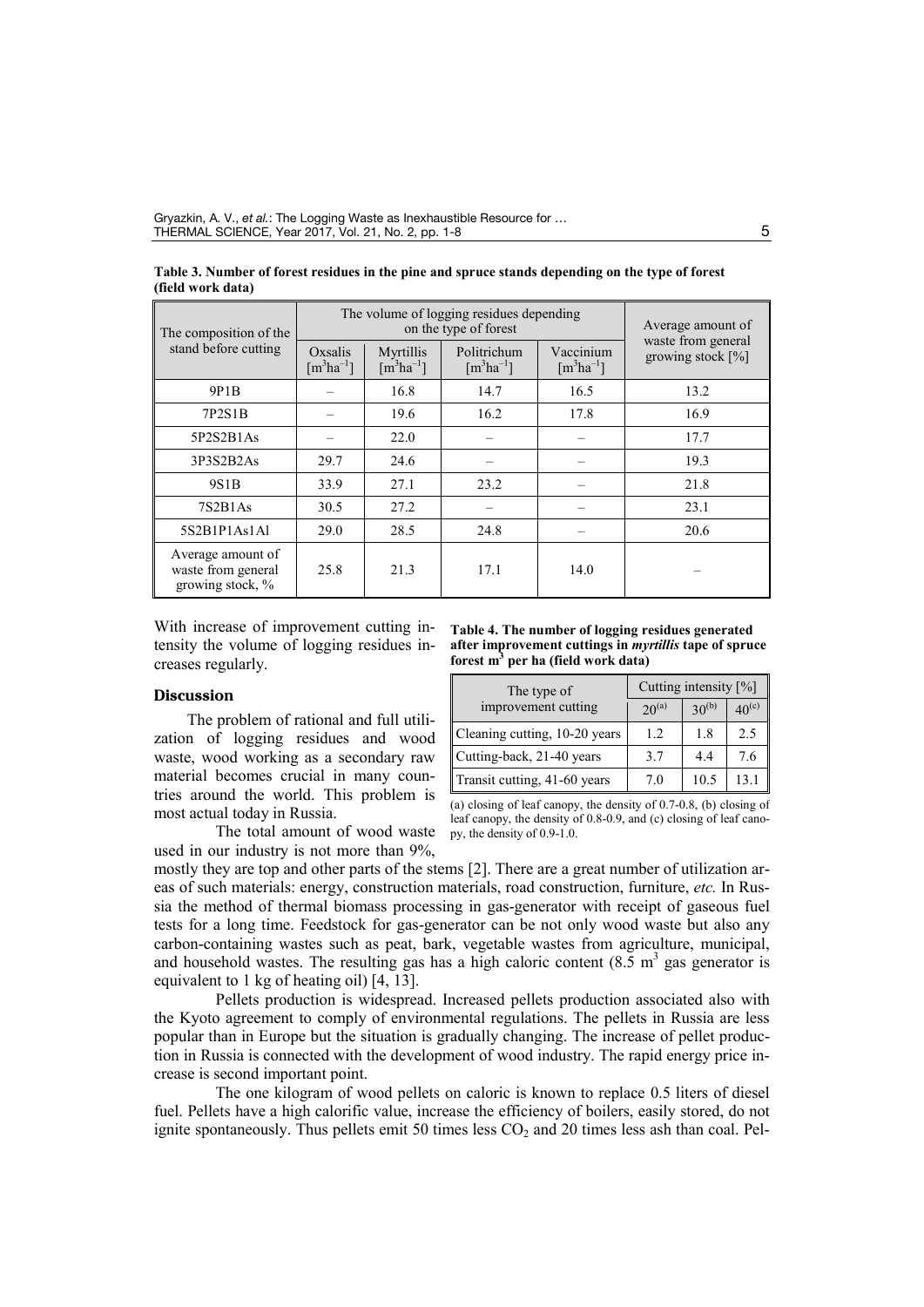tab. 5.

Wood wastes have a high caloric content (specific heat of combustion). The calorific value of wood is comparable with peat and brown coal,

The burning of 1 ton of wood waste can save 0.2-0.3 tons of heating

Regulatory heat engineering parameters heater are about 12500 kJl/kg. When using briquettes the efficiency of heater reaches 76%. The fuel component of one Gcal development of thermal energy by means of fuel briquettes from waste wood is equal to 219.55 rub. per Gcal, and in

oil or  $250-300$  m<sup>3</sup> of gas.

lets are the cleanest fuel burned almost completely. Pellets ash is only 0.7% and the calorific value is 1.5 times higher than normal wood. Thus the ash can be used as fertilizer [2].

Despite the availability of promising scientific and technological development on deep processing of wood waste the analysis of current industry and economy state of Russia analysis allows to determine as the primary the method of briquetting. This is due to not only the level of industry readiness but also the growing demand by housing and communal services of the country for an ecologically clean fuel.

The geographic dispersion of waste wood, wood working enterprises, the remoteness of cutting areas sites from pulp and paper mills, the lack of efficient technologies on wood waste processing are reasons of poor wood wastes utilization.

| Raw                                | Calories combustible materials<br>$\lceil kJlkg^{-1}\rceil$ |
|------------------------------------|-------------------------------------------------------------|
| Slate                              | 9600                                                        |
| Peat                               | 12100                                                       |
| Wood (moisture 12 %)               | 12400                                                       |
| Brown coal                         | 13000                                                       |
| Bituminous coal                    | 27000                                                       |
| Heating oil                        | 40600                                                       |
| Petrol                             | 44000                                                       |
| Natural gas [kJl/m <sup>-3</sup> ] | 33500                                                       |

**Table 5. Specific heat of organic compounds combustion** 

(Source: Krankina. *et. al.*, 1999)

heating oil and coal is equal to 271 rub. per Gcal and 263 rub. per Gcal, respectively. [2] Evident the use of briquettes from wood waste is economically justified. In this case wood chips are more efficient and environmentally safer than coal and heating oil.

The elementary chemical composition of different species wood is almost identical. On average, absolutely dry wood regardless of the species contains 49.5% carbon, 44.2% oxygen (with nitrogen), and 6.3% hydrogen. The nitrogen in the wood contains about 0.12% [13]. Growth conditions virtually no effect on the major elements content. Chemical composition of forest residues and the content of the basic substances are presented in tab. 6.

|                      | Organic matter content in the main tree species $[\%]$ |        |       |       |  |
|----------------------|--------------------------------------------------------|--------|-------|-------|--|
| Organic matter       | Pine                                                   | Spruce | Birch | Aspen |  |
| Extractivesubstances | 7.89                                                   | 5.06   | 3.80  | 4.47  |  |
| Cellulose            | 56.50                                                  | 55.17  | 47.20 | 47.80 |  |
| Lignin               | 27.05                                                  | 27.00  | 19.10 | 21.67 |  |
| Pentosans            | 10.45                                                  | 11.24  | 28.70 | 23.52 |  |

| Table 6. Organic matter content in the different species wood [13] |  |  |  |
|--------------------------------------------------------------------|--|--|--|
|--------------------------------------------------------------------|--|--|--|

On average we can assume the wood of conifers contains 48-56% cellulose, 26-30% lignin, and 23-26% hemicellulose.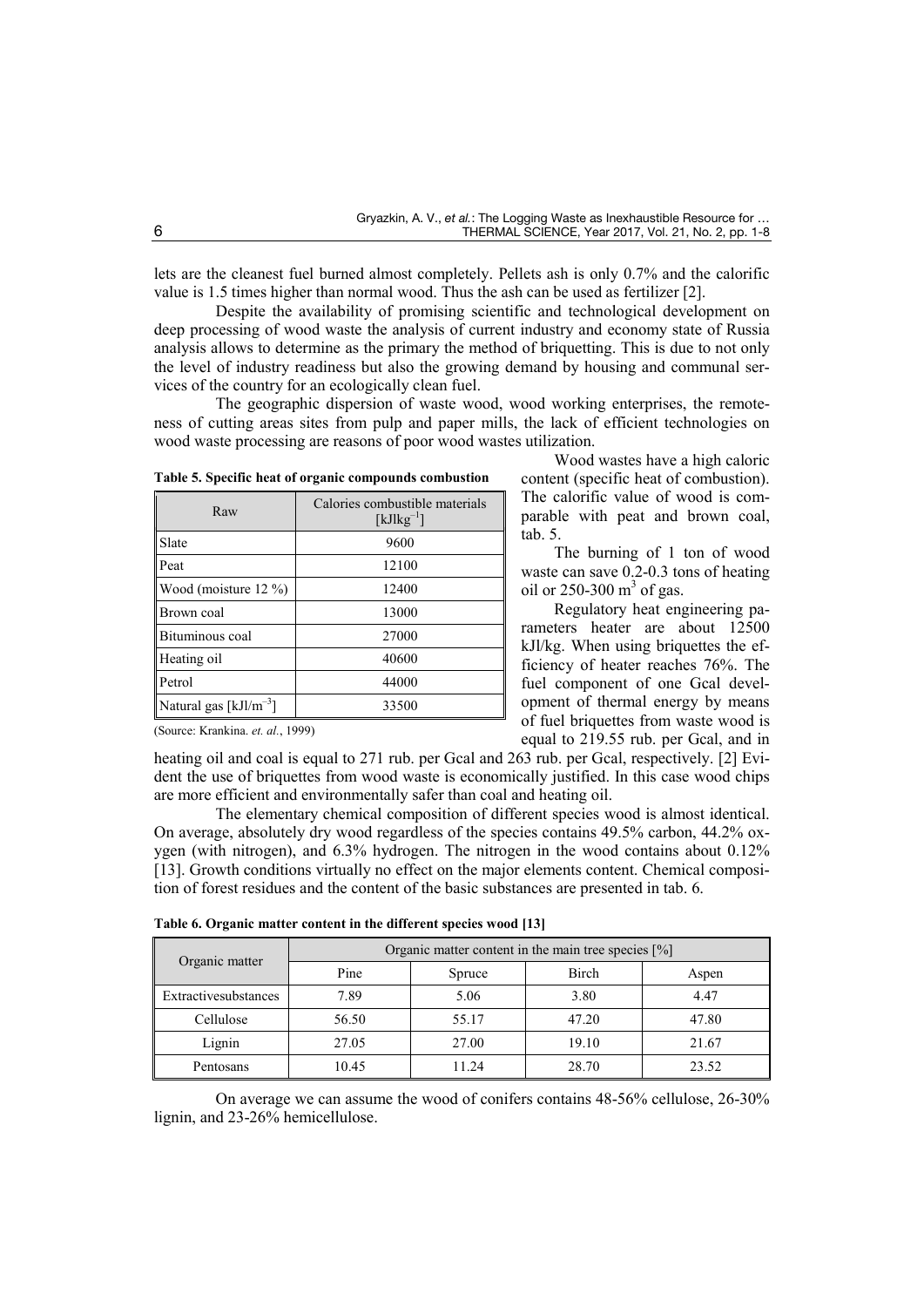The chemical composition of the bark is markedly different from the chemical composition of wood. Compared with wood the bark contains more ash, extractives substances and lignin, but less cellulose and hemicelluloses (pentosans). The chemical composition of main tree species bark is shown in tab. 7.

| Species | Part of the bark | Content of organic matter $[\%]$ |           |        |                       |       |  |
|---------|------------------|----------------------------------|-----------|--------|-----------------------|-------|--|
|         |                  | Water-soluble                    | Cellulose | Lignin | <b>Hemicelluloses</b> | Other |  |
| Pinus   | phloem           | 20.84                            | 18.22     | 17.12  | 28.44                 | 15.38 |  |
|         | cortex           | 14.20                            | 16.43     | 43.63  | 12.76                 | 12.98 |  |
| Spruce  | liber            | 33.08                            | 23.20     | 15.57  | 18.95                 | 9.20  |  |
|         | cortex           | 27.91                            | 14.30     | 27.44  | 14.80                 | 15.55 |  |
| Birch   | phloem           | 21.40                            | 17.40     | 24.70  | 20.30                 | 16.20 |  |
| Aspen   | phloem           | 31.32                            | 8.31      | 27.70  | 18.80                 | 13.87 |  |

**Table 7. The chemical composition of the tree species bark [13, 14]**

### **Conclusions**

Timber reserve in the Russian Federation is about 82 billion  $m<sup>3</sup>$ , it is more than a quarter of world reserves. In compliance with the principles of sustainable forest management in Russia every year you can harvest from 500 to 550 million  $m<sup>3</sup>$  [15]. Over the past five years on average for the year 190-230 million  $m<sup>3</sup>$  is harvested. Therefore, there is an essential reserve for increasing the volume of lumbering. The main causes of prescribed cut under utilization are lack of forest infrastructure in many regions of Russia and lack of wood working capacities.

The forest sector plays an important role in the economy and especially in those regions of the Russian Federation in which the share of forest products in total production about 50%. Just in these regions the bulk of forest residues are concentrated. The use of these residues for the biofuel production is stimulus to economic development of forest regions, decision social concerns and environmental safety. Russia joined to the Kyoto agreement on climate change prevention. So it is advisable to use of biofuel as a renewable energy source because the emissions of GHG are considered to be zero in this case.

Wastes generated from timber harvesting are an effective energy resource. If the waste to transform into fuel chips the one conventional ton of heating oil can be received from 11-15 bulked cubic meters of fuel wood chips (or 3-5 cubic meters thick) [7]. According to experts a thick cubic meter of fuel wood equivalent to 2 MW/h. To meet the annual heat demand by separate cottage about 20 MW/h *i. e*. 10 think cubic meters or about 20 bulked cubic meters of wood chips are required. If the average share of waste considered to be 20% of the harvested timber volume (about 200 million  $m<sup>3</sup>$  per year) it is only through the use of forest residues can be made annually not less 200 million MW/h of energy.

There is another important point. Coal, heating oil, gas must be transported to the consumer for many thousands of kilometers. The fuel wood is concentrated frequently on a short distance from the consumer and is no less efficient source of energy which besides is rapidly renewable natural resource. For these reasons the share of transportation costs in the cost of wood chips is only a small part.

Wood waste also has a different value. It is a holocoenotic value. We mean the role of waste as a source of organic and mineral substances. With each withdrawal of timber from